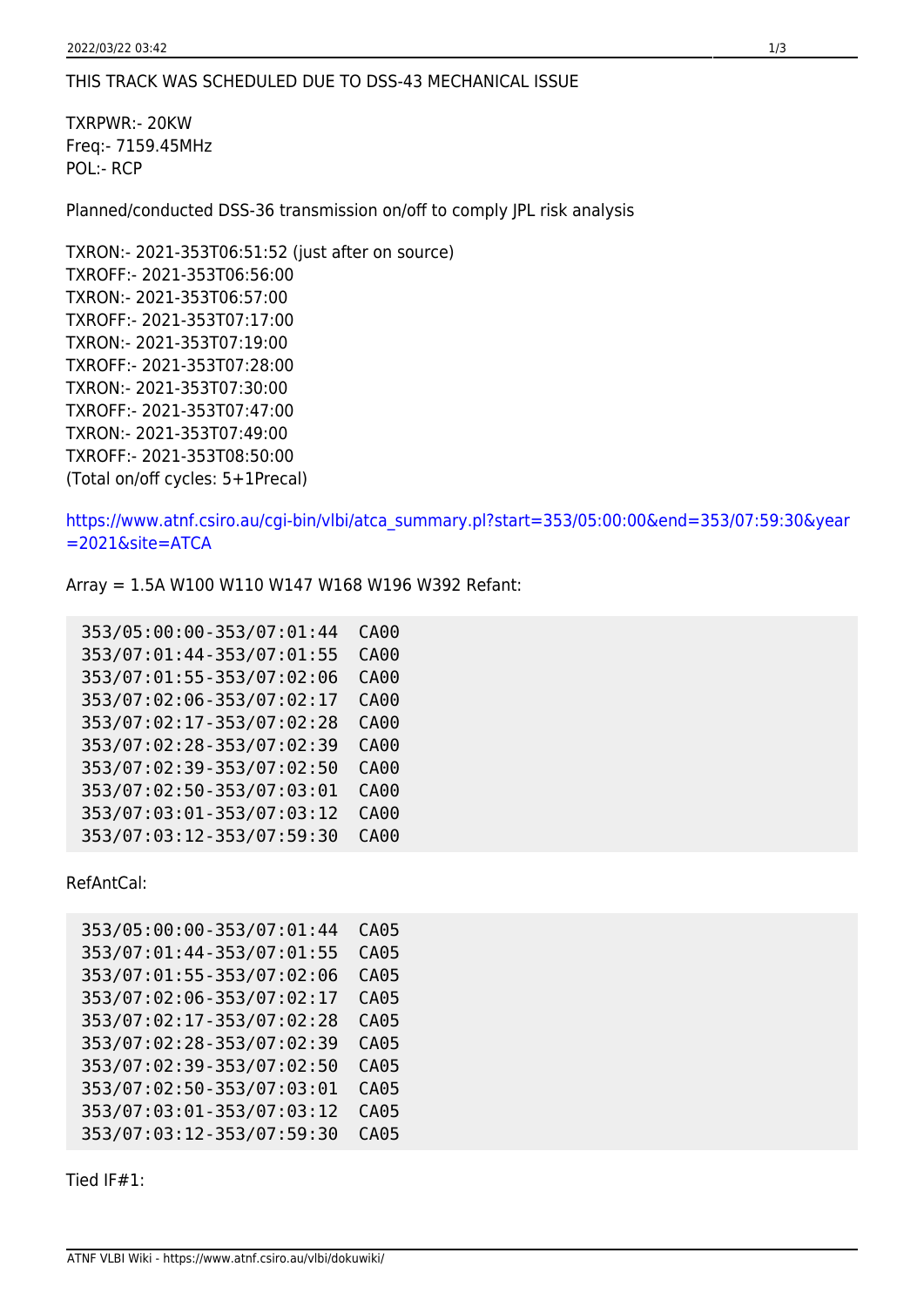Last<br>update: update: 2022/02/02 southernhemisphereradar:ast\_2003\_sd220in2021b2 https://www.atnf.csiro.au/vlbi/dokuwiki/doku.php/southernhemisphereradar/ast\_2003\_sd220in2021b2 11:29

| 353/05:00:00-353/07:01:44 | - - - - 5 - |
|---------------------------|-------------|
| 353/07:01:44-353/07:01:55 | $---5-$     |
| 353/07:01:55-353/07:02:06 | $--5-$      |
| 353/07:02:06-353/07:02:17 | - - - - 5 - |
| 353/07:02:17-353/07:02:28 | - - - - 5 - |
| 353/07:02:28-353/07:02:39 | $--5-$      |
| 353/07:02:39-353/07:02:50 | $---5-$     |
| 353/07:02:50-353/07:03:01 | $--5-$      |
| 353/07:03:01-353/07:03:12 | $---5-$     |
| 353/07:03:12-353/07:59:30 | $---5-$     |

Tied IF#2:

| 353/05:00:00-353/06:29:49 | - - - - - 6 |
|---------------------------|-------------|
| 353/06:29:49-353/07:01:44 | 1234 - -    |
| 353/07:01:44-353/07:01:55 | $1234 - -$  |
| 353/07:01:55-353/07:02:06 | $1234 - -$  |
| 353/07:02:06-353/07:02:17 | $1234 - -$  |
| 353/07:02:17-353/07:02:28 | $1234 - -$  |
| 353/07:02:28-353/07:02:39 | $1234 - -$  |
| 353/07:02:39-353/07:02:50 | $1234 - -$  |
| 353/07:02:50-353/07:03:01 | $1234 - -$  |
| 353/07:03:01-353/07:03:12 | $1234 - -$  |
| 353/07:03:12-353/07:59:30 | $1234 - -$  |

ATCA Tsys [https://www.atnf.csiro.au/cgi-bin/vlbi/monica\\_tsys.pl?year=2021&start=353/06:50:00&end=353/08:5](https://www.atnf.csiro.au/cgi-bin/vlbi/monica_tsys.pl?year=2021&start=353/06:50:00&end=353/08:50:00&index=%27R1%27,%27L1%27,%27R2%27,%27L2%27&tel=At) [0:00&index=%27R1%27,%27L1%27,%27R2%27,%27L2%27&tel=At](https://www.atnf.csiro.au/cgi-bin/vlbi/monica_tsys.pl?year=2021&start=353/06:50:00&end=353/08:50:00&index=%27R1%27,%27L1%27,%27R2%27,%27L2%27&tel=At) ! User may need to edit the INDEX format. Normal (16MHz) usage are: TSYS At TIMEOFF=0.0 FT=1.0 INDEX='R1','L1','R2','L2' / ! New array configuration at 2021-350-05:41:10, ca05 353 06:50.18 413.1 395.1 403.6 398.3 353 06:50.37 413.1 395.1 403.6 398.3 353 06:50.55 414.9 395.3 404.5 398.8 353 06:50.73 419.1 401.1 408.9 404.6 353 06:50.92 422.3 406.2 412.1 409.2 353 06:51.10 422.2 405.7 412.2 409.2 … 353 08:49.00 495.9 473.4 483.7 477.7 353 08:49.18 496.4 475.6 484.6 479.4 353 08:49.37 496.3 477.2 483.2 480.7 353 08:49.55 497.3 477.4 484.1 481.6 353 08:49.73 498.9 475.3 486.6 479.7 353 08:49.92 498.2 476.1 485.8 479.7